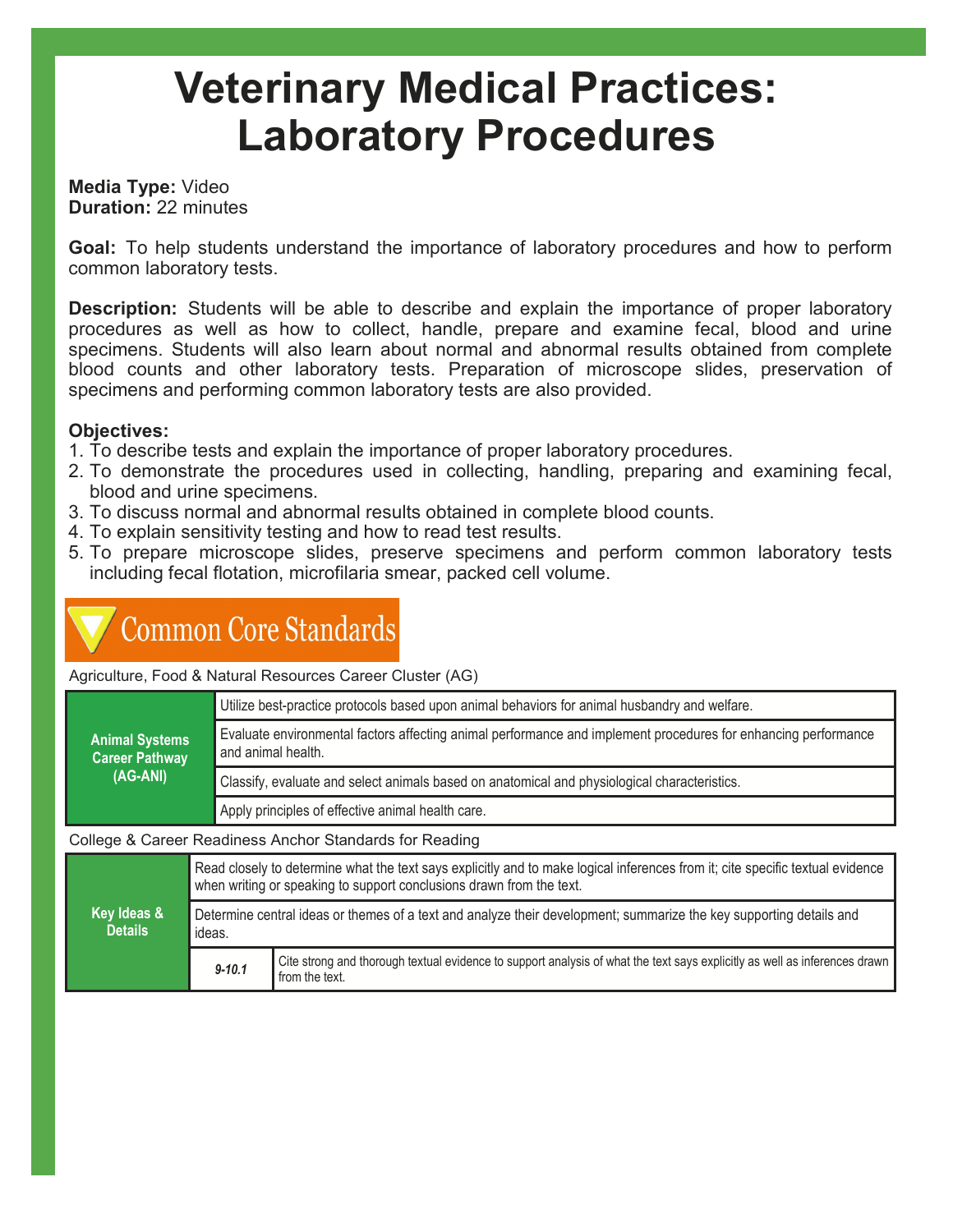# Veterinary Medical Practices: Laboratory Procedures

## Common Core Standards

### College & Career Readiness Anchor Standards for Writing

| <b>Production &amp;</b><br><b>Distribution of</b><br><b>Writing</b> | Produce clear and coherent writing in which the development, organization, and style are appropriate to task, purpose, and<br>audience.                                                   |                                                                                                                                                                                                                                                                                                                                                         |  |  |  |
|---------------------------------------------------------------------|-------------------------------------------------------------------------------------------------------------------------------------------------------------------------------------------|---------------------------------------------------------------------------------------------------------------------------------------------------------------------------------------------------------------------------------------------------------------------------------------------------------------------------------------------------------|--|--|--|
|                                                                     | Develop and strengthen writing as needed by planning, revising, editing, rewriting, or trying a new approach.                                                                             |                                                                                                                                                                                                                                                                                                                                                         |  |  |  |
|                                                                     | Use technology, including the Internet, to produce and publish writing and to interact and collaborate with others.                                                                       |                                                                                                                                                                                                                                                                                                                                                         |  |  |  |
|                                                                     | $9 - 12.6$                                                                                                                                                                                | Produce clear and coherent writing in which the development, organization, and style are appropriate to task, purpose,<br>and audience.                                                                                                                                                                                                                 |  |  |  |
|                                                                     | $9 - 12.6$                                                                                                                                                                                | Develop and strengthen writing as needed by planning, revising, editing, rewriting, or trying a new approach, focusing on<br>addressing what is most significant for a specific purpose and audience.                                                                                                                                                   |  |  |  |
|                                                                     | $9 - 12.6$                                                                                                                                                                                | Use technology, including the Internet, to produce, publish, and update individual or shared writing products, taking<br>advantage of technology's capacity to link to other information and to display information flexibly and dynamically.                                                                                                           |  |  |  |
| <b>Text Types &amp;</b><br><b>Purposes</b>                          | Write arguments to support claims in an analysis of substantive topics or texts, using valid reasoning and relevant and<br>sufficient evidence.                                           |                                                                                                                                                                                                                                                                                                                                                         |  |  |  |
|                                                                     | Write informative/explanatory texts to examine and convey complex ideas and information clearly and accurately through<br>the effective selection, organization, and analysis of content. |                                                                                                                                                                                                                                                                                                                                                         |  |  |  |
|                                                                     | $9 - 10.2$                                                                                                                                                                                | Write informative/explanatory texts to examine and convey complex ideas, concepts, and information clearly and<br>accurately through the effective selection, organization, and analysis of content.                                                                                                                                                    |  |  |  |
|                                                                     | $11 - 12.2$                                                                                                                                                                               | Write informative/explanatory texts to examine and convey complex ideas, concepts, and information clearly and<br>accurately through the effective selection, organization, and analysis of content.                                                                                                                                                    |  |  |  |
|                                                                     | Conduct short as well as more sustained research projects based on focused questions, demonstrating understanding of the<br>subject under investigation.                                  |                                                                                                                                                                                                                                                                                                                                                         |  |  |  |
|                                                                     | Gather relevant information from multiple print and digital sources, assess the credibility and accuracy of each source, and<br>integrate the information while avoiding plagiarism.      |                                                                                                                                                                                                                                                                                                                                                         |  |  |  |
|                                                                     | Draw evidence from literary or informational texts to support analysis, reflection, and research.                                                                                         |                                                                                                                                                                                                                                                                                                                                                         |  |  |  |
| <b>Research to Build</b><br>& Present<br>Knowledge                  | $9 - 12.9$                                                                                                                                                                                | Conduct short as well as more sustained research projects to answer a question or solve a problem; narrow or broaden<br>the inquiry when appropriate; synthesize multiple sources on the subject, demonstrating understanding of the subject<br>under investigation.                                                                                    |  |  |  |
|                                                                     | $9 - 12.9$                                                                                                                                                                                | Gather relevant information from multiple authoritative print and digital sources, using advanced searches effectively;<br>assess the usefulness of each source in answering the research question; integrate information into the text selectively to<br>maintain the flow of ideas, avoiding plagiarism and following a standard format for citation. |  |  |  |
|                                                                     | $9 - 12.9$                                                                                                                                                                                | Draw evidence from literary or informational texts to support analysis, reflection, and research.                                                                                                                                                                                                                                                       |  |  |  |

### College & Career Readiness Anchor Standards for Language

| <b>Conventions of</b><br><b>Standard English</b> | Demonstrate command of the conventions of standard English grammar and usage when writing or speaking.             |                                                                                                                    |  |  |  |
|--------------------------------------------------|--------------------------------------------------------------------------------------------------------------------|--------------------------------------------------------------------------------------------------------------------|--|--|--|
|                                                  | Demonstrate command of the conventions of standard English capitalization, punctuation, and spelling when writing. |                                                                                                                    |  |  |  |
|                                                  | $9 - 12.1$                                                                                                         | Demonstrate command of the conventions of standard English grammar and usage when writing or speaking.             |  |  |  |
|                                                  | $9 - 12.2$                                                                                                         | Demonstrate command of the conventions of standard English capitalization, punctuation, and spelling when writing. |  |  |  |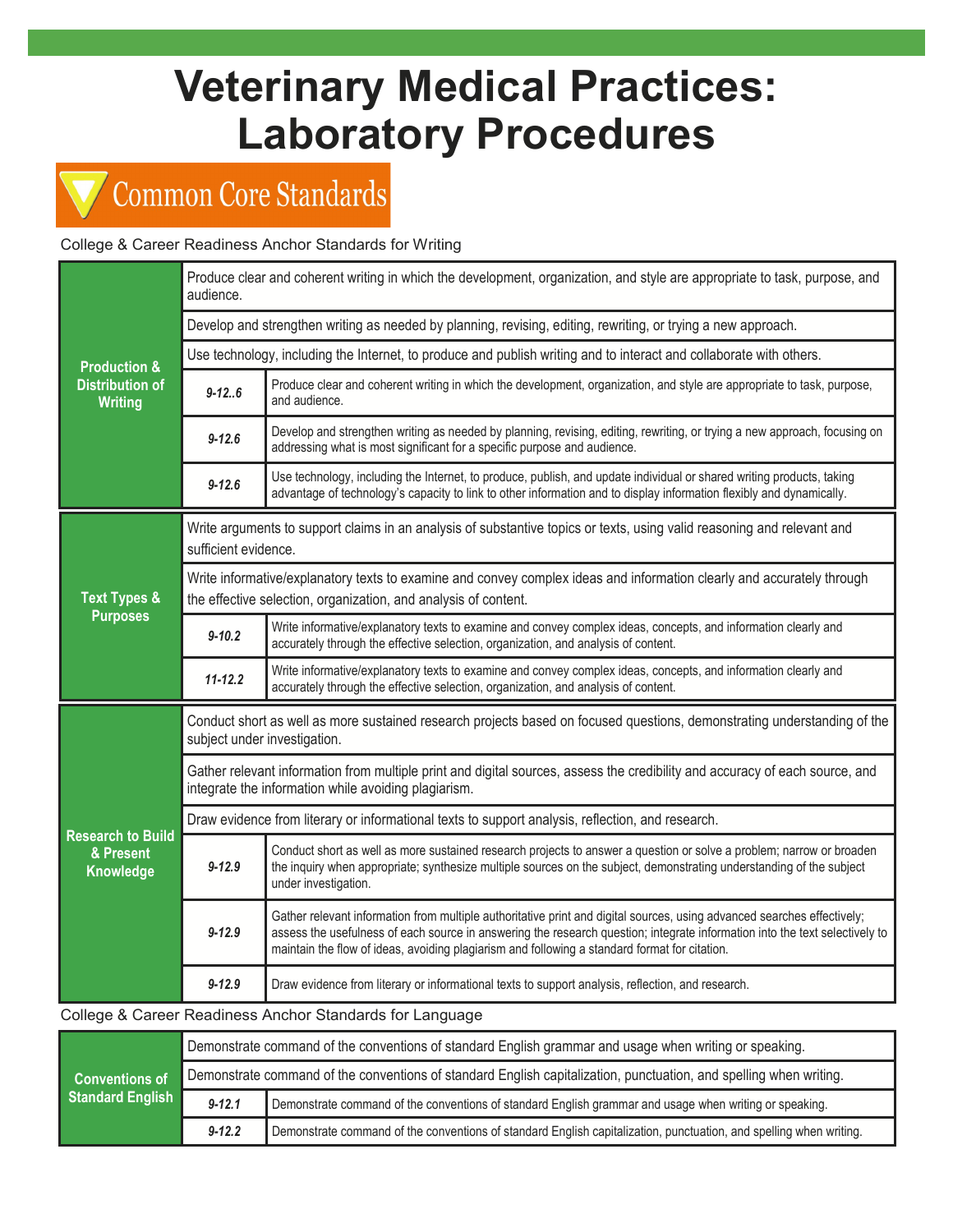# Veterinary Medical Practices: Laboratory Procedures

## Common Core Standards

### College & Career Readiness Anchor Standards for Speaking and Listening

| <b>Comprehension &amp;</b><br><b>Collaboration</b> | Prepare for and participate effectively in a range of conversations and collaborations with diverse partners, building on<br>others' ideas and expressing their own clearly and persuasively.               |                                                                                                                                                                                                                                                             |  |  |  |
|----------------------------------------------------|-------------------------------------------------------------------------------------------------------------------------------------------------------------------------------------------------------------|-------------------------------------------------------------------------------------------------------------------------------------------------------------------------------------------------------------------------------------------------------------|--|--|--|
|                                                    | Integrate and evaluate information presented in diverse media and formats, including visually, quantitatively, and orally.                                                                                  |                                                                                                                                                                                                                                                             |  |  |  |
|                                                    | $9 - 12.2$                                                                                                                                                                                                  | Initiate and participate effectively in a range of collaborative discussions with diverse partners on grades 9-12 topics,<br>texts, and issues, building on others' ideas and expressing their own clearly and persuasively.                                |  |  |  |
|                                                    | $9 - 10.2$                                                                                                                                                                                                  | Integrate multiple sources of information presented in diverse media or formats evaluating the credibility and accuracy<br>of each source.                                                                                                                  |  |  |  |
|                                                    | $9 - 10.3$                                                                                                                                                                                                  | Evaluate a speaker's point of view, reasoning, and use of evidence and rhetoric, identifying any fallacious reasoning or<br>exaggerated or distorted evidence.                                                                                              |  |  |  |
| <b>Presentation of</b><br>Knowledge & Ideas        | Present information, findings, and supporting evidence such that listeners can follow the line of reasoning and the<br>organization, development, and style are appropriate to task, purpose, and audience. |                                                                                                                                                                                                                                                             |  |  |  |
|                                                    | Make strategic use of digital media and visual displays of data to express information and enhance understanding of<br>presentations.                                                                       |                                                                                                                                                                                                                                                             |  |  |  |
|                                                    | Adapt speech to a variety of contexts and communicative tasks, demonstrating command of formal English when indicated<br>or appropriate.                                                                    |                                                                                                                                                                                                                                                             |  |  |  |
|                                                    | $9 - 12.4$                                                                                                                                                                                                  | Present information, findings, and supporting evidence clearly, concisely, and logically such that listeners can follow the<br>line of reasoning and the organization, development, substance, and style are appropriate to purpose, audience, and<br>task. |  |  |  |
|                                                    | $9 - 12.5$                                                                                                                                                                                                  | Make strategic use of digital media in presentations to enhance understanding of findings, reasoning, and evidence and<br>to add interest.                                                                                                                  |  |  |  |
|                                                    | $9 - 12.6$                                                                                                                                                                                                  | Adapt speech to a variety of contexts and tasks, demonstrating command of formal English when indicated or<br>appropriate.                                                                                                                                  |  |  |  |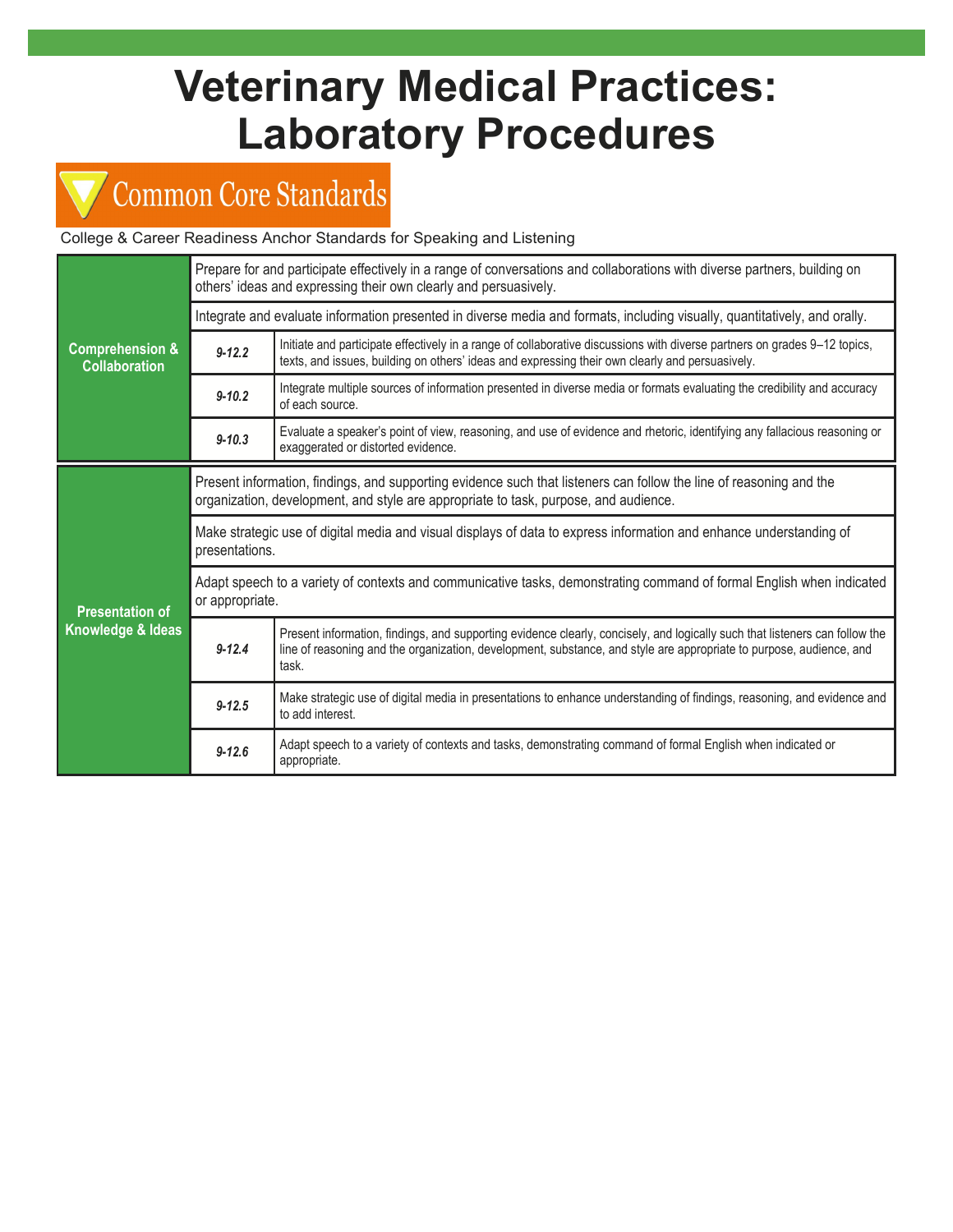## Veterinary Medical Practices: Laboratory Procedures

### **Lesson Plan**



Class 1: Distribute the Veterinary Medical Practices: Laboratory Procedures Worksheet and Vocabulary Handout for students to use as reference materials during the presentation. Distribute the Blood Samples Student Handout and the Microfilaria Smear Student Handout. Show the Veterinary Medical Practices: Introduction to Lab Procedures and Blood Examinations segments.



Class 2: Remind students to continue using the Worksheet and Vocabulary Handout as reference materials. Distribute the Fecal Samples Student Handout. Show the Veterinary Medical Practices: Fecal Examinations segment. Distribute the Under the Microscope Activity and allow the remainder of the class for students to work.



Class 3: Remind students to continue using the Vocabulary Handout and Worksheet while viewing the presentation. Distribute the Urine Samples Student Handout and the Culture & Sensitivity Testing Student Handout. Show the Veterinary Medical Practices: Urine Examinations and Culture & Sensitivity Tests segments. Hand out the Laboratory Test Importance Project and allow the remainder of the class for students to work.

Class 4: Distribute the Veterinary Medical Practices: Laboratory Procedures Assessment and allow time for students to complete it. Then, allow the remainder of the class for students to complete their Projects.

# Lesson Links

### American Veterinary Medical Association

· http://www.avma.org

### Merck Manuals

· http://www.merckmanuals.com/vet



### FFA

**Veterinary Science Project** 

# **Career Connections**

Using the Career Connections Activity, allow students to explore the various careers associated with this lesson. See the Activity for more details. If student licenses have been purchased: Students will select the interviews to watch based on your directions. If only a teacher license is purchased: Show students all the career interviews and instruct them to only complete the interview form for the required number of interviews.

- iCEV50006, Kerry Blanton, Veterinarian, South Plains Veterinary Clinic
- iCEV50055, Wendy MacPherson, Veterinary Technician, Emergency Pet Hospital at Collier County in Naples, FL
- iCEV50076, Frank Saiz, Veterinary Technician, Animal Hospital of Lubbock, TX